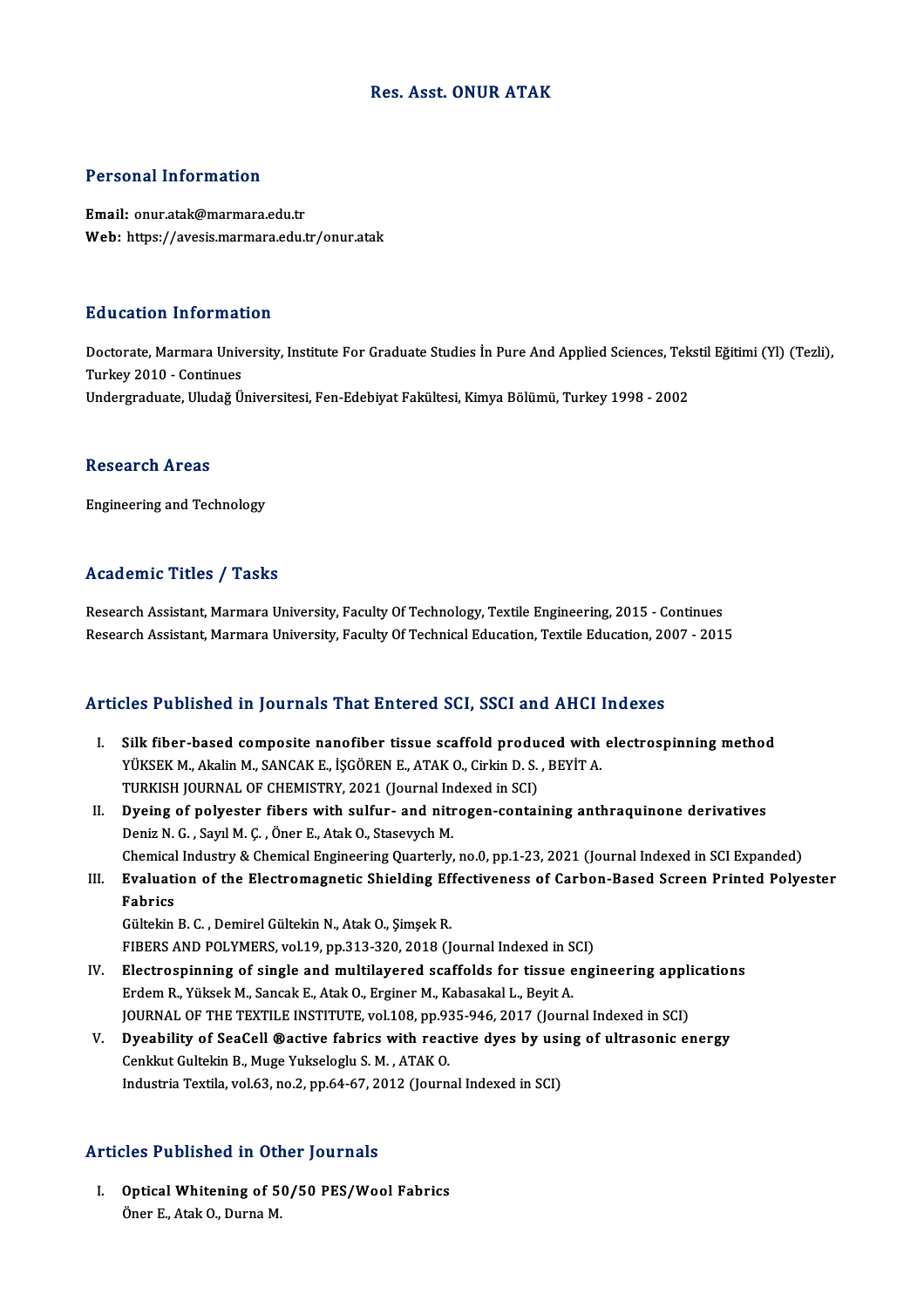Annals of The University of Oradea, Fascicle of Textiles-Leatherwork, vol.18, no.2, pp.75-80, 2017 (Refereed<br>Journals of Other Institutions) Annals of The University of Ora<br>Journals of Other Institutions)<br>REUSE OF DECOLORIZED D Annals of The University of Oradea, Fascicle of Textiles-Leatherwork, vol.18, no.<br>Journals of Other Institutions)<br>II. REUSE OF DECOLORIZED DYEING EFFLUENTS IN REPEATED DYEINGS<br>Oner E. Atric O. Gömes P.

Journals of Other Institution<br>REUSE OF DECOLORIZE<br>Öner E., Atak O., Gömeç R.<br>Annals of the University o REUSE OF DECOLORIZED DYEING EFFLUENTS IN REPEATED DYEINGS<br>Öner E., Atak O., Gömeç R.<br>Annals of the University of Oradea (FASCICLE OF TEXTILES, LEATHERWORK), vol.17, no.2, pp.105-110, 2016<br>(Pefereed Journals of Other Instit Öner E., Atak O., Gömeç R.<br>Annals of the University of Oradea (FASC<br>(Refereed Journals of Other Institutions)

# (Refereed Journals of Other Institutions)<br>Refereed Congress / Symposium Publications in Proceedings

- I. Development of Bio-Composite Structures for Interior Noise Reduction in Automobiles Sancak E., Özen M. S., Yüksek M., Usta I., Atak O., Beyit A., Pars A., Eryilmaz O. Development of Bio-Composite Structures for Interior Noise Reduction in Automobiles<br>Sancak E., Özen M. S. , Yüksek M., Usta I., Atak O., Beyit A., Pars A., Eryilmaz O.<br>Aachen – Dresden – Denkendorf International Textile Co II. Elektromanyetik Dalgaları Engellemek Amaçlı Kullanılan Fonksiyonel Tekstiller<br>SANCAK E., ÖZEN M. S., YÜKSEK M., USTA İ., AKALIN M., ATAK O., BEYİT A. Aachen – Dresden – Denkendorf International Textile Conference, Aachen,<br>Elektromanyetik Dalgaları Engellemek Amaçlı Kullanılan Fonksiyo<br>SANCAK E., ÖZEN M. S. , YÜKSEK M., USTA İ., AKALIN M., ATAK O., BEYİT A.<br>1st Internati 1st International Turkish World Engineering and Science Congress, 7 - 10 December 2017 III. What are the product benefits that shape consumer evaluations? Application to the smart cardio 1st International Turkish World Engineering and Sci<br>What are the product benefits that shape cons<br>tops or bra for people in Nottingham city, UK<br>Turban G. Alialm M. Umin M. Sansak E. Atak O. What are the product benefits that shape<br>tops or bra for people in Nottingham city,<br>Turhan G., Akalın M., Uzun M., Sancak E., Atak O.<br>Uluelararea: Türk Dünyası Mühandialik ve Fan E tops or bra for people in Nottingham city, UK<br>Turhan G., Akalın M., Uzun M., Sancak E., Atak O.<br>Uluslararası Türk Dünyası Mühendislik ve Fen Bilimleri Kongresi, Antalya, Turkey, 7 - 10 December 2017<br>Elektromanyetik Dalgala Turhan G., Akalın M., Uzun M., Sancak E., Atak O.<br>Uluslararası Türk Dünyası Mühendislik ve Fen Bilimleri Kongresi, Antalya, Turkey, 7 - 10 December 2017<br>IV. Elektromanyetik Dalgaları Engellemek Amaçlı Kullanılan Fonksiyone Uluslararası Türk Dünyası Mühendislik ve Fer<br>Elektromanyetik Dalgaları Engellemek A<br>for Shielding of Electromagnetic Waves<br>SANGAKE ÖZEN M.S. VÜKSEK M. USTA İ. A SANCAKE.,ÖZENM.S. ,YÜKSEKM.,USTAİ.,AKALINM.,ATAKO.,BEYİTA. for Shielding of Electromagnetic Waves<br>SANCAK E., ÖZEN M. S. , YÜKSEK M., USTA İ., AKALIN M., ATAK O., BEYİT A.<br>1st International Turkish World Engineering and Science Congress, Antalya, Turkey, 7 - 10 December 2017, pp.20 SANCAK E., ÖZEN M. S., YÜKSEK M., USTA İ., AKALIN M., ATAK O., BEYİT A.<br>1st International Turkish World Engineering and Science Congress, Antalya, Turkey, 7 - 10 December 2017, pp.20<br>1. Investigation of Thermo-Mechanical a 1st International Turkish World Engineering and Science Congress, Antalya<br>Investigation of Thermo-Mechanical and Electromagnetic Shieldin<br>SANCAK E., ÖZEN M. S., YÜKSEK M., SOIN N., SHAH T., ATAK O., İŞGÖREN E.<br>14th Asian T Investigation of Thermo-Mechanical and Ele<br>SANCAK E., ÖZEN M. S. , YÜKSEK M., SOIN N., SHAF<br>14th Asian Textile Conference, 27 - 30 June 2017<br>Ontical Whitening of 50 (50 BES (Wool Febri SANCAK E., ÖZEN M. S., YÜKSEK M., SOIN N., SHAH T.<br>14th Asian Textile Conference, 27 - 30 June 2017<br>VI. Optical Whitening of 50/50 PES/Wool Fabrics<br>Öner E. Atak O. Durna M. 14th Asian Textile Conference, 27 - 30 June 2017<br>VI. Optical Whitening of 50/50 PES/Wool Fabrics<br>Öner E., Atak O., Durna M. Optical Whitening of 50/50 PES/Wool Fabrics<br>Öner E., Atak O., Durna M.<br>INTERNATIONAL SCIENTIFIC CONFERENCE "Innovative solutions for sustainable development of textilesand<br>Jesther industry", Oradea, Bornania, 26, ...27 May Öner E., Atak O., Durna M.<br>INTERNATIONAL SCIENTIFIC CONFERENCE "Innovative solutions for su<br>leather industry", Oradea, Romania, 26 - 27 May 2017, vol.18, pp.75-80<br>Mechanical and Electromagnatic Shielding Properties of Woye INTERNATIONAL SCIENTIFIC CONFERENCE "Innovative solutions for sustainable development of textilesand<br>leather industry", Oradea, Romania, 26 - 27 May 2017, vol.18, pp.75-80<br>VII. Mechanical and Electromagnetic Shielding Prop leather industry", Oradea, Romania, 26 - 27 May 2017, vol.18, pp.75-80<br>Mechanical and Electromagnetic Shielding Properties of Woven I<br>Fibers<br>SANCAK E., ÖZEN M. S., SOIN N., SHAH T., SIORES E., ATAK O., İŞGÖREN E. Mechanical and Electromagnetic Shielding Properties of Woven I<br>Fibers<br>SANCAK E., ÖZEN M. S. , SOIN N., SHAH T., SIORES E., ATAK O., İŞGÖREN E.<br>4th International Conference on Value Addition and Innovation in Teytile 4th International Conference on Value Addition and Innovation in Textiles, 27 - 28 March 2017 SANCAK E., ÖZEN M. S., SOIN N., SHAH T., SIORES E., ATAK O., İŞGÖREN E.<br>4th International Conference on Value Addition and Innovation in Textiles<br>VIII. A Study on Electrospinning of Biopolymer Based Tissue Scaffold<br>EPDEM B 4th International Conference on Value Add:<br>A Study on Electrospinning of Biopoly<br>ERDEM R., YÜKSEK M., SANCAK E., ATAK O.<br>4th International Conference on Value Add: ERDEM R., YÜKSEK M., SANCAK E., ATAK O.<br>4th International Conference on Value Addition and Innovation in Textiles (COVITEX 2017), 27 - 28 March 2017 ERDEM R., YÜKSEK M., SANCAK E., ATAK O.<br>4th International Conference on Value Addition and<br>IX. Electrospinning of Ligand Doped Nanofibers<br>EPDEM P. EPDEM Ö. ATAK O. BABS A. 4th International Conference on Value<br>Electrospinning of Ligand Doped N<br>ERDEM R., ERDEM Ö., ATAK O., PARS A. ERDEM R., ERDEM Ö., ATAK O., PARS A.<br>4th International Conference on Value Addition and Innovation in Textiles, 27 - 28 March 2017 X. Investigation of Electromagnetic Shielding Effectiveness of The Woven Fabric Produced From PE CB 4th International Conference on Value Addition and Innovation in Textiles, 27 - 28 March 2017<br>Investigation of Electromagnetic Shielding Effectiveness of The Woven Fabric Produced From PE C<br>Composite Fibres Reinforced with Investigation of Electromagnetic Shield<br>Composite Fibres Reinforced with with<br>ÖZEN M. S., SANCAK E., YÜKSEK M., ATAK O.<br>10th Asian Australasian Conference on Comu Composite Fibres Reinforced with without Silver Nano Powder Extruded by Melt Spinning Metho<br>ÖZEN M. S. , SANCAK E., YÜKSEK M., ATAK O.<br>10th Asian-Australasian Conference on Composite Materials (ACCM-10), Busan, South Korea ÖZEN<br>10th /<br>2016<br>Invec 10th Asian-Australasian Conference on Composite Materials (ACCM-10), Busan, South Korea, 16 - 19 October<br>2016<br>XI. Investigation and comparison of electromagnetic shielding properties of carbon and cupper nickel<br>2021ed sarb 2016<br>XI. Investigation and comparison of electromagnetic shielding properties of carbon and cupper nickel<br>coated carbon nonwoven fabrics produced by wet laid technology Investigation and comparison of electromagnetic shielding prope<br>coated carbon nonwoven fabrics produced by wet laid technolog<br>ÖZEN M. S. , SANCAK E., BEYİT A., USTA İ., AKALIN M., YÜKSEK M., ATAK O.<br>The 10th Asian Australa coated carbon nonwoven fabrics produced by wet laid technology<br>ÖZEN M. S. , SANCAK E., BEYİT A., USTA İ., AKALIN M., YÜKSEK M., ATAK O.<br>The 10th Asian-Australasian Conference on Composit materials, 16 - 19 October 2016<br>Inv
- The 10th Asian-Australasian Conference on Composit materials, 16 19 October 2016<br>XII. Investigation and Comparison of Electromagnetic Shielding Properties of Carbon and Copper Nickel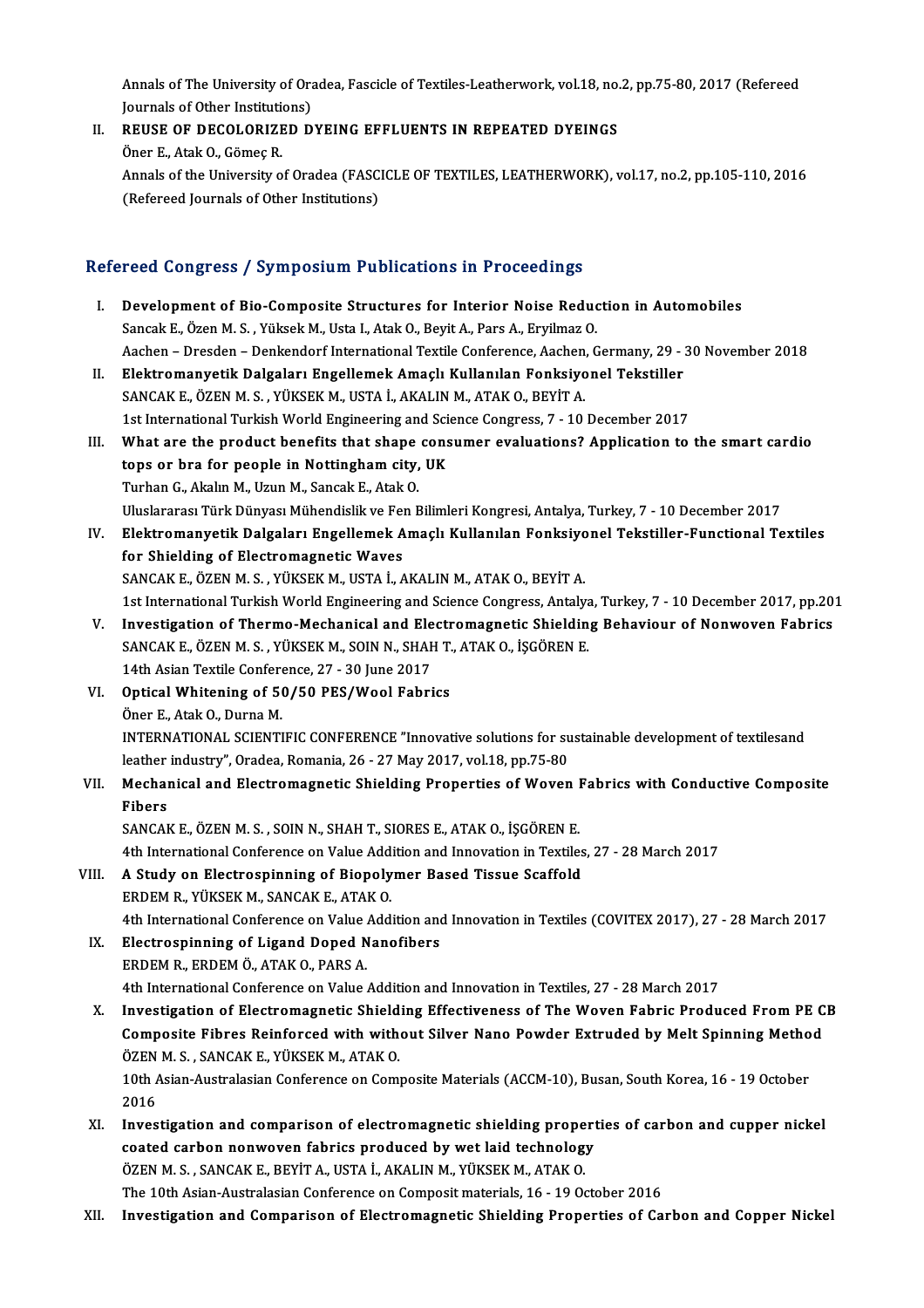|        | Coated Carbon Nonwoven Fabrics Produced by Wet laid Technology                                                                                                     |
|--------|--------------------------------------------------------------------------------------------------------------------------------------------------------------------|
|        | ÖZEN M. S. , SANCAK E., BEYİT A., USTA İ., AKALIN M., YÜKSEK M., ATAK O.                                                                                           |
|        | 10th Asian-Australasian Conference on Composite Materials (ACCM-10), Busan, South Korea, 16 - 19 October                                                           |
|        | 2016                                                                                                                                                               |
| XIII.  | Electrospinning of Silk Fibroin based Antibacterial Wound Dressing                                                                                                 |
|        | ERDEM R., YÜKSEK M., İŞGÖREN E., SANCAK E., ATAK O., erginer m.                                                                                                    |
|        | 10th Asian-Australasian Conference on Composite Materials (ACCM-10), Busan, South Korea, 16 - 19 October                                                           |
|        | 2016                                                                                                                                                               |
| XIV.   | Reuse of Decolorized Dyeing Effluents in Repeated Dyeings                                                                                                          |
|        | Öner E., Atak O., Gömeç R.                                                                                                                                         |
|        | International Scientific Conference "Innovative solutions for sustainable development of textiles and leather                                                      |
|        | industry", Oradea, Romania, 27 - 28 May 2016, vol.17, pp.105-110                                                                                                   |
| XV.    | Reuse Of Decolorized Dyeing Effluents in Repeated Dyeings                                                                                                          |
|        | ÖNER E., ATAK O., Gömeç R.                                                                                                                                         |
|        | International Scientific Conference "Innovative Solutions for Sustainable Development of Textiles and Leather                                                      |
|        | Industry, 27 - 28 May 2016                                                                                                                                         |
| XVI.   | Preparation of Multi layered PCL Collagen Type1 Elastin Nanofibrous Composite by Electrospinning                                                                   |
|        | YÜKSEK M., ERDEM R., AKALIN M., ATAK O.                                                                                                                            |
|        | ATC-13, Asian Textile Conference, 3 - 06 November 2015                                                                                                             |
| XVII.  | Improvement of Laundering Durability of Polypyrrole Coated Cotton Fabrics                                                                                          |
|        | YILDIZ Z., ATAK O., USTA İ.                                                                                                                                        |
|        | ICENS, International Conference of Engineering and Natural Sciences, ÜSKÜP, Macedonia, 15 - 19 May 2015                                                            |
| XVIII. | Improvement of Laundering Durability of Polypyrrole Coated Cotton Fabrics                                                                                          |
|        | YILDIZ Z., ATAK O., USTA İ.                                                                                                                                        |
|        | 1st International Conference on Engineering and Natural Sciences, 15 April - 19 May 2015                                                                           |
| XIX.   | Electrical Properties of Polyaniline/Carbon Black Deposited Polyester Fabrics                                                                                      |
|        | USTA İ., ÖNEN H. A., DEMİREL GÜLTEKİN N., YILDIZ Z., ATAK O.                                                                                                       |
|        | XIIIth International Izmir Textile and Apparel Symposium 2014 (IITAS), Antalya, Turkey, 2 - 05 April 2014                                                          |
| XX.    | Press Forming Of Chicken Feather Fibre Cff Reinforced Bio Composites Effects Of Cff Volume On                                                                      |
|        | <b>Mechanical And Thermal Properties</b>                                                                                                                           |
|        | ÖZEN M. S., YÜKSEK M., UZUN M., SANCAK E., USTA İ., ATAK O.<br>International Conference Exhibition on Advanced Nano Materials, Quebec, Canada, 12 - 14 August 2013 |
| XXI.   | Investigation of Mechanical Properties of Polyamide 6 Chitosan Hydroxyapatite based Electrospun                                                                    |
|        | <b>Nanofibrous Biocomposites</b>                                                                                                                                   |
|        | ERDEM R., SANCAK E., PAZARLIOĞLU S. S., AKALIN M., ATAK O.                                                                                                         |
|        | International Conference Exhibition on Advanced Nano Materials, Quebec, Canada, 12 - 14 August 2013                                                                |
| XXII.  | Surface Modification of Cotton And Polyester Fabrics Using Alginate and Copper II Sulphate                                                                         |
|        | <b>Interactions Characterization of Thermal Comfort Properties</b>                                                                                                 |
|        | UZUN M., SANCAK E., USTA İ., ATAK O., AKALIN M.                                                                                                                    |
|        | The 4th International Conference Textiles Fashion, BANGKOK, Thailand, 3 - 04 July 2012                                                                             |
| XXIII. | The Effect of Copper Sulphate Solutions on Physical Properties of Cotton and Polyester Woven                                                                       |
|        | Fabrics                                                                                                                                                            |
|        | UZUN M., SANCAK E., AKALIN M., ATAK O., BEYİT A., USTA İ.                                                                                                          |
|        | The 88th Textile Institute World Conference, Shah-Alam, Malaysia, 15 - 17 May 2012                                                                                 |
| XXIV.  | Single Bath Combined Dyeing and Antimicrobial Finishing of %100 Polyester Yarns                                                                                    |
|        | Öner E., Atak O., Durna M., Şahin H., Urkan I.                                                                                                                     |
|        | Tex Teh IV İnternational Conference, Bucharest - Romania, Bucuresti, Romania, 23 - 24 June 2011, pp.314-318                                                        |
| XXV.   | An Investigation of Electromagnetic Shielding Properties of Woven fabrics with Stainless Steel Wire                                                                |
|        | ÖZEN M. S., USTA İ., SANCAK E., YÜKSEK M., ATAK O.                                                                                                                 |
|        | The Textile Institute Centenary Conference, Manchester, United Kingdom, 3 - 04 November 2010                                                                       |
| XXVI.  | APPLICATION OF NANO SOFTENERS ON 97% / 3% COTTON/LYCRA FABRICS KNITTED BY VORTEX                                                                                   |